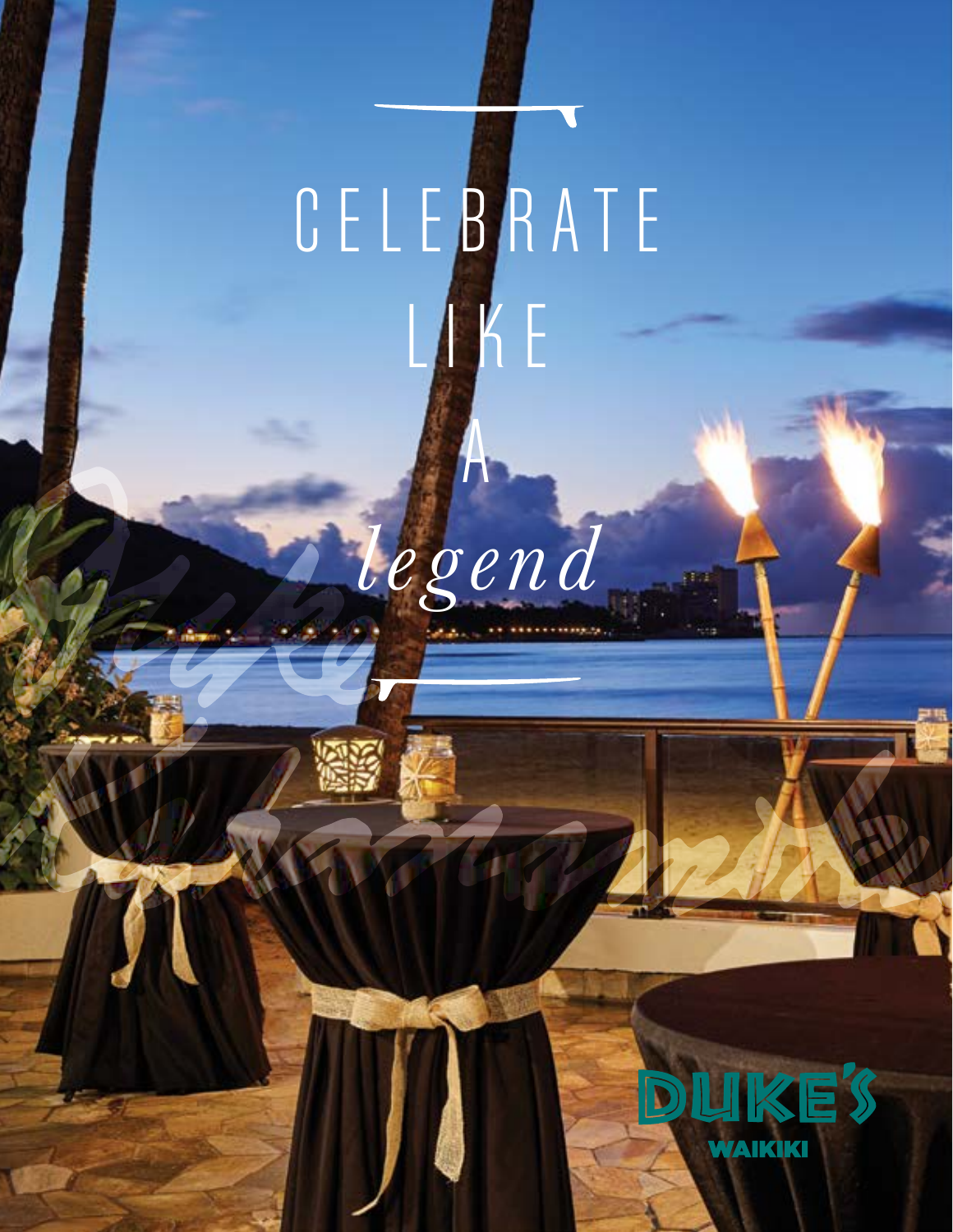## *Aloha* W E L C O M E T O **DUKE'S WAIKIKI**

It's what you came for- authentic Waikiki celebrated with the spirit of Aloha. You are invited to experience old Waikiki at Duke's, the world-famous restaurant named for Hawaii's favorite son, Duke Kahanamoku. It is Waikiki as it should be, and just the beginning of what makes hosting your event at Duke's Waikiki truly memorable.

пика

Duke's Canoe Club is reminiscent of a gentler and younger Waikiki, when outrigger canoeing and surfing defined the era, the Waikiki beach boys worked and played in the Pacific and Duke was the undisputed, "King of the ocean."

All Duke's Waikiki private evening functions are held on the Ali'i Lanai. This beautiful outdoor patio sits just steps from the sand and surf boasting panoramic views of Diamond Head and all of Waikiki beach…It is breathtaking.

The relaxing island style atmosphere at Duke's is just as tempting as the restaurant's culinary offerings. Chef Matthew Young's menus offer an array of options featuring the best of Hawaii Regional Cuisine, fresh Hawaiian seafood and all natural locally-sourced cuts of meat. Every event is served with the warm, personalized service that our guests have come to expect from the Duke's 'ohana.

Whether you're hosting an intimate gathering or large-scale reception with Diamond Head and Waikiki Beach as your backdrop, we promise to help you create timeless memories and experience the true spirit of Aloha with your group.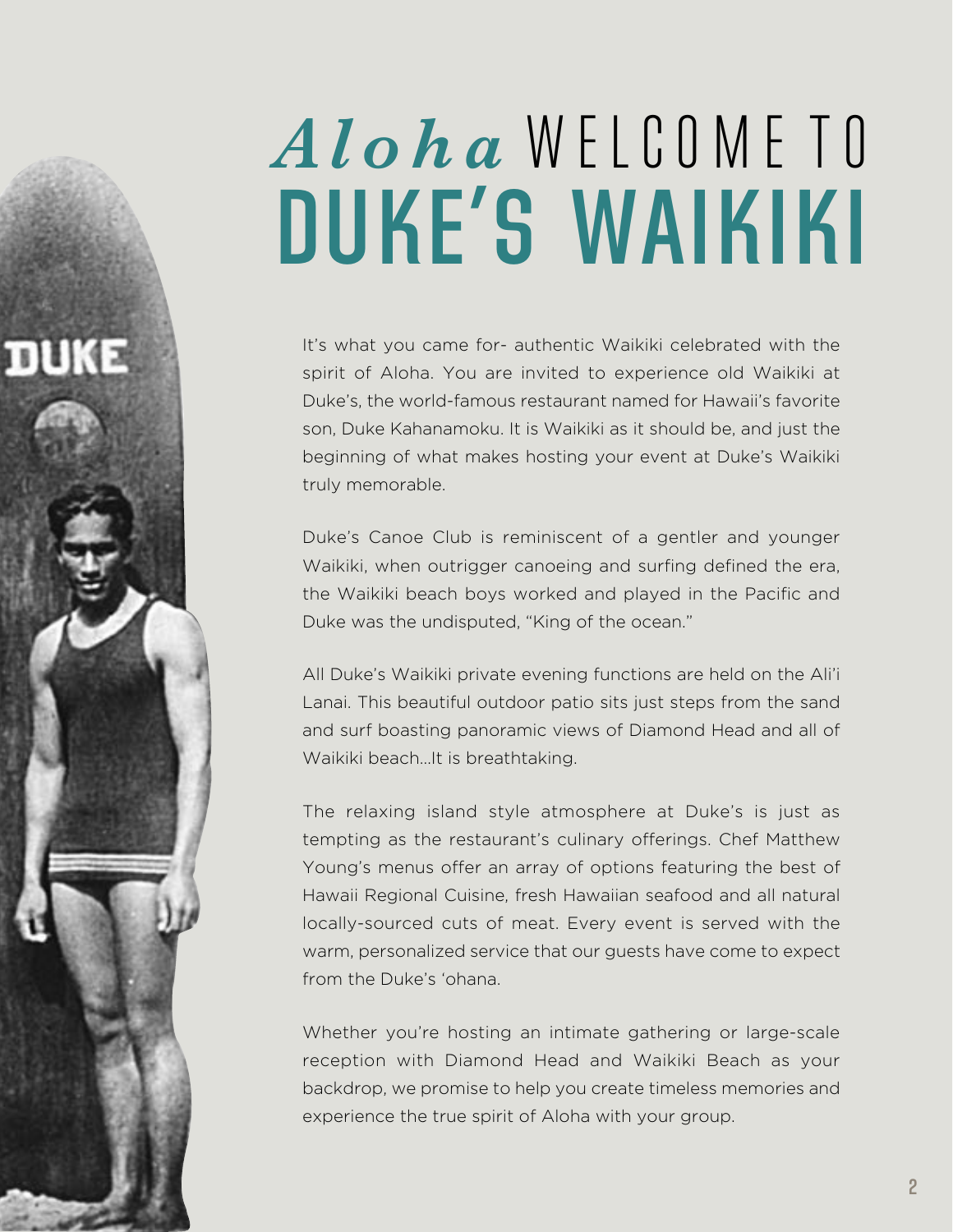

### ALI'I LANAI **FAMLY STYLE PUPUS**

#### KAMA'AINA

**HAWAII GROWN FRUITS** Locally sourced fruits

**MACADAMIA NUT HUMMUS**  Hawaii grown mac nuts, seasonal vegetables, herb flatbread

**MANGO BBQ DUROC PORK SLIDERS** All natural pork, tomatillo slaw, caramelized onions, Hawaiian sweet roll

**MACADAMIA NUT FREE RANGE CHICKEN**  Free range chicken breast, panko crusted, guava katsu sauce

**BEVERAGE CHOICE** Soda, Iced Tea & Coffee included

**\$50** *per person*

### ALOHA

**HAWAII GROWN FRUITS** Locally sourced fruits

**MACADAMIA NUT HUMMUS**  Hawaii grown mac nuts, seasonal vegetables, herb flatbread

**COCONUT SHRIMP** Lilikoi sauce

**MANGO BBQ RIBS** Duroc all natural pork ribs

**PULEHU GRILLED STEAK** Teriyaki glaze, roasted pineapple gremolata

**BEVERAGE CHOICE** Soda, Iced Tea & Coffee included

**\$55** *per person*

Keiki price for children 11 and under is \$17.

\*A 20% service charge and state sales tax will be added to above prices. Prices and items subject to change.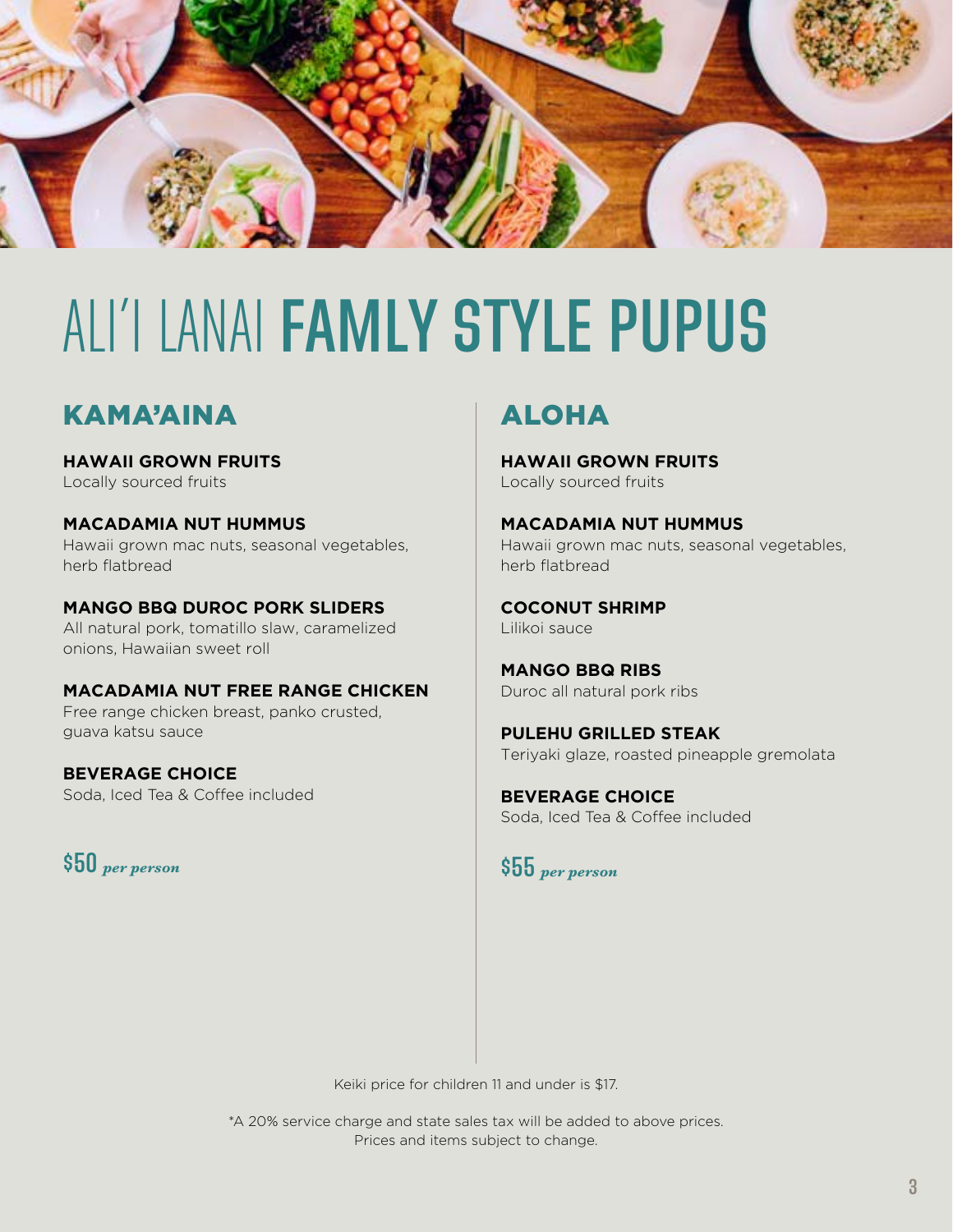## ALI'I LANAI **FAMILY STYLE DINNER**

#### NADINE

**KING'S HAWAIIAN SWEET ROLLS**

*choice of one salad*

**WAIPOLI FARM GREENS** Carrots, cucumbers, papaya seed

**DUKE'S CAESAR SALAD**

**SPICY BROCCOLI SALAD**

#### **ENTREES**

#### **PAN SEARED FREE RANGE CHICKEN** Roasted pineapple gremolata, herbed jasmine

and farro rice

#### **GRILLED DOUBLE R RANCH PRIME SIRLOIN** Roasted garlic butter, teriyaki glaze, yukon gold mashed potato

### **DESSERT**

New York cheesecake

**BEVERAGE CHOICE:** Soda, Iced Tea & Coffee included

**\$60** *per person*

### DUKE

#### **KING'S HAWAIIAN SWEET ROLLS**

#### *choice of two salads*

**SLICED VINE RIPENED TOMATO** Shaved red onions, fresh basil, lemon vinaigerette

**ROASTED BEET SALAD** Duroc bacon, ewa onion, white balsamic vinaigrette, goat cheese

#### **DUKE'S CAESAR SALAD**

#### **ENTREES**

**PAN SEARED FREE RANGE CHICKEN** Roasted pineapple gremolata, bamboo rice

#### **GRILLED DOUBLE R RANCH PRIME SIRLOIN**

Roasted pineapple gremolata teriyaki glaze, truffle and parmesean mashed potato

#### **SAUTEED MAC NUT & HERB CRUSTED FRESH FISH**

Parmesean & panko dusted, lemon caper butter, herbed jasmine and farro rice

**GRILLED BROCCOLINI**

**DESSERT**  Lilikoi pono pie & New York cheesecake

#### **BEVERAGE CHOICE:**

Soda, Iced Tea & Coffee included

#### **\$75** *per person*

Keiki price for children 11 and under is \$17.

\*A 20% service charge and state sales tax will be added to above prices. Prices and items subject to change.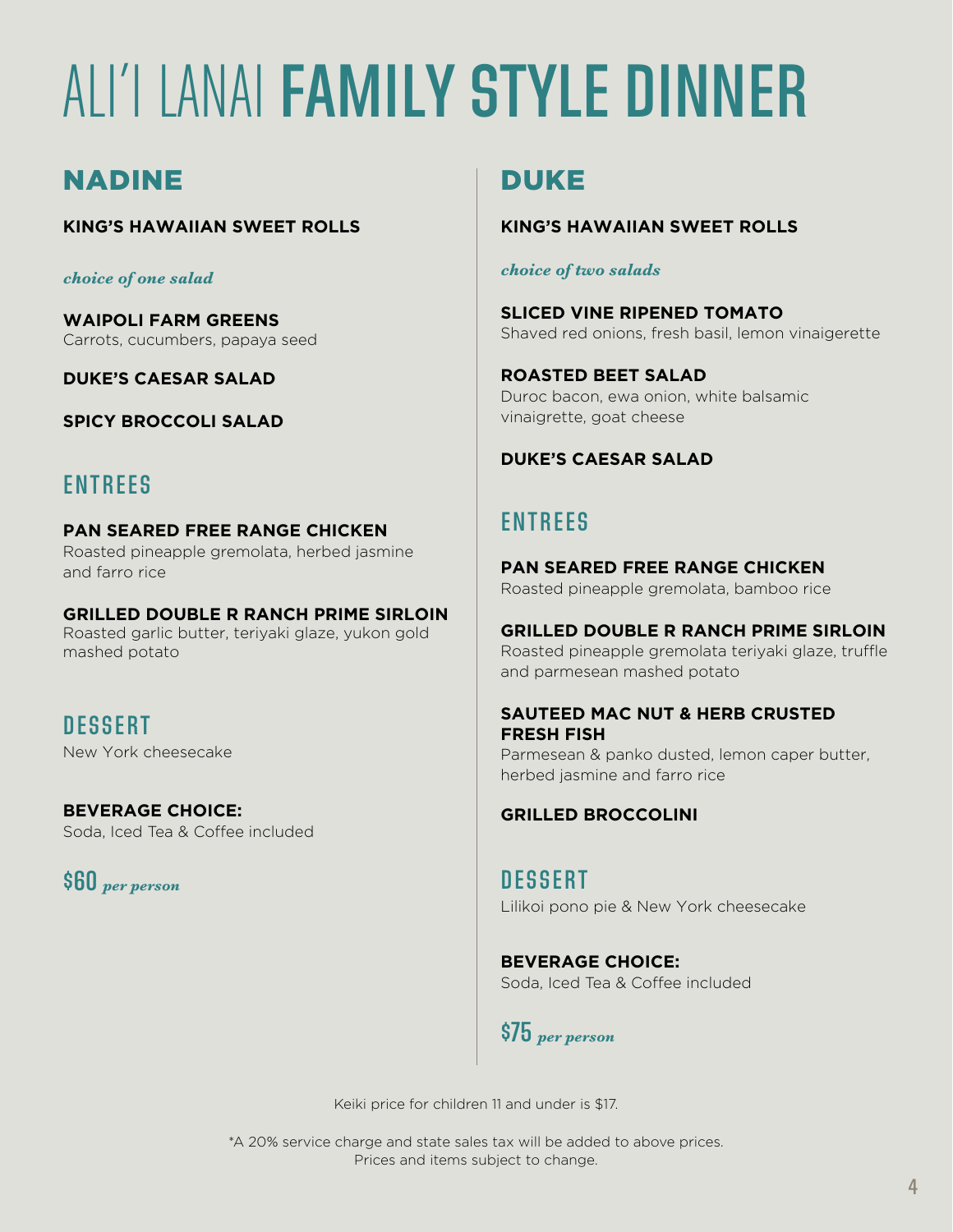

### **ALI'I LANAI** BAR SERVICE OPTIONS

*For your convenience, we offer the following packages for beer and wine:*

#### **BEER**

**MALAHINI**  *A mixture of all the bottled beers we carry at Dukes currently*

#### **\$7.00-\$9.00**

#### **WINE**

#### **KIMO \$36-\$38** *per bottle*

**ALVERDI Pinot Grigio, Italy RODNEY STRONG** Cabernet Sauvignon, CA

#### **HULA \$46-\$58** *per bottle*

**KIM CRAWFORD** Sauvignon Blanc, New Zealand **RAYMOND "R" COLLECTION** Chardonnay, CA **MEOMI** Pinot Noir, CA **LOKELANI** Sparkling Rose, Maui

#### **LEILANI \$64-\$70** *per bottle*

**STUHLMULLER 'ESTATE'** Chardonnay, Alexander Valley **OBSIDIAN RIDGE** Cabernet Sauvignon, California

For other beer and wine selections, please contact the Banquet Coordinator, Kortney Uchiyama.

For groups of 40 guests or more, a private bar will be provided. A Mai Tai Station, select beers, wines, and liquors will be available. Blended drinks will not be available. Additional items can be added to the bar in advance, upon request.

We do not all any split checks with food or drinks, as they will be totaled onto one final bill.

Bar tabs are based on consumption.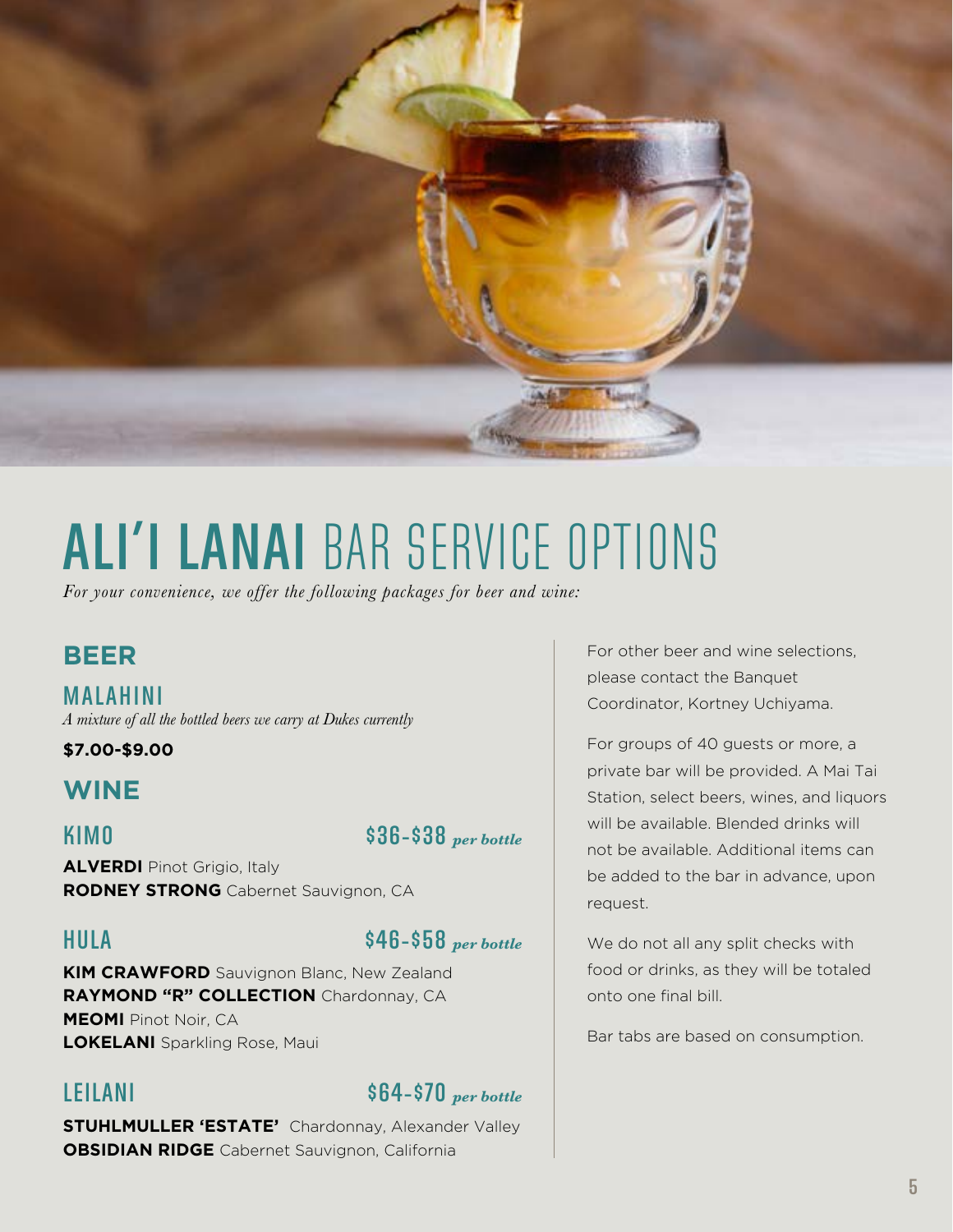

## INFORMATION AND **AGREEMENTS**

#### **ALI'I LANAI**

Duke's can accommodate groups of 25 to 50 on the Ali'i Lanai. The Ali'i Lanai is a casual, beachfront location that can be reserved for dinner or pupus after 6:00pm. Last call is at 9:30pm, events end at 10pm.

#### **VENUE AND RENTAL FEES**

Duke's Waikiki provides all the catering for private functions on the Ali'i Lanai but the venue fees are established by the Outrigger Waikiki Beach Resort.

The fees are as follows:

• 25-50 guests: \$2000 venue fee for the Ali'i Lanai

Venue fees include rental of tables and chairs and are subject to tax and 15% set up charge.

If you are considering a block of guest rooms in the Outrigger Waikiki Beach Resort, please let us know. We can connect you with a representative of the Outrigger Waikiki Beach Resort to help you with your room reservations.

#### **REQUIRED DEPOSITS**

All private functions require the payment of the venue fee including tax and set up charge as a deposit at the time of booking.

• 25 to 50 guests: \$2,394.24 deposit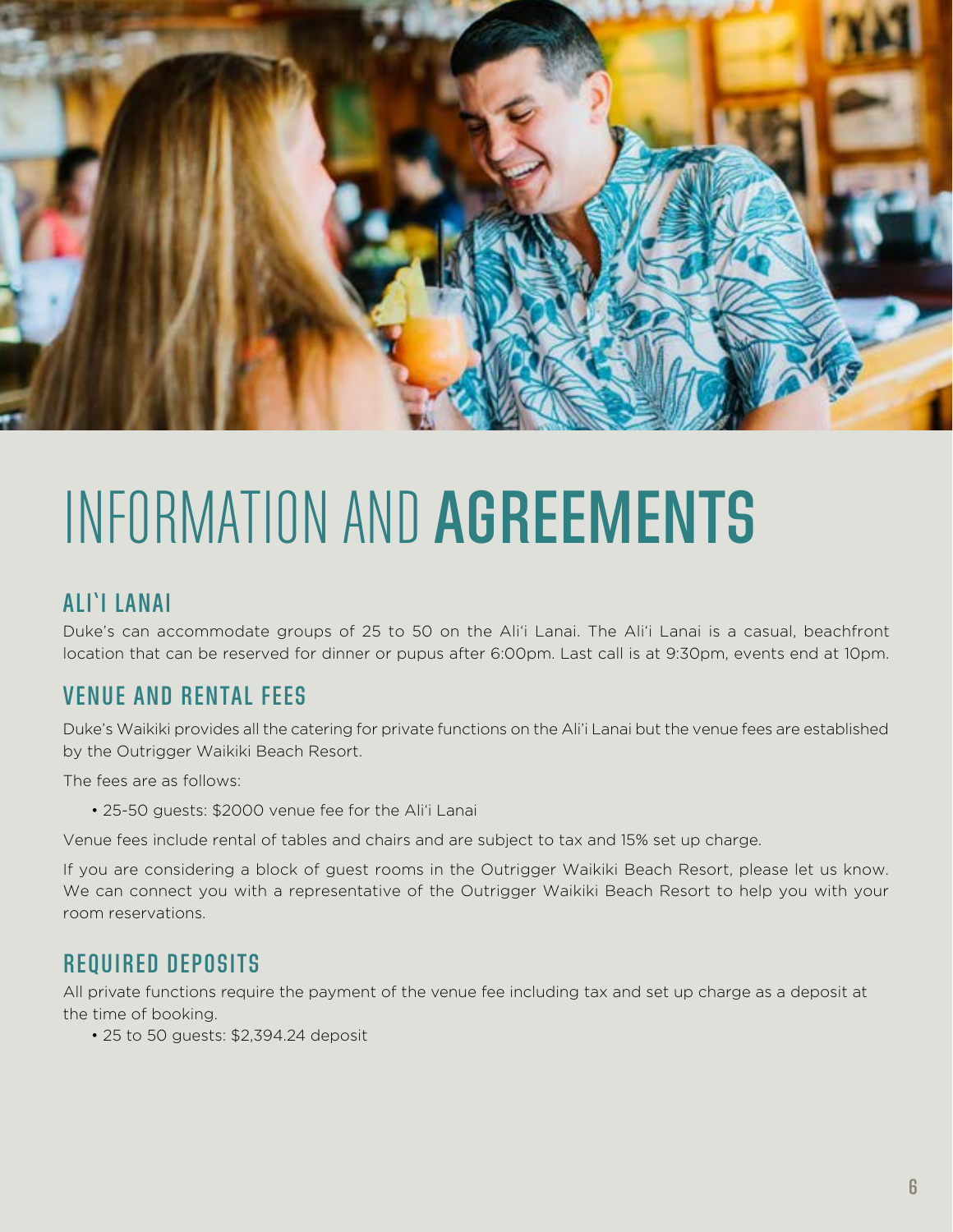#### **AVAILABILITY AND PRIVACY**

Use of the Ali'i Lanai is subject to availability and some blackout dates do apply, including most major holidays.

#### **TIME RESTRICTIONS**

Food will be ready for dinner upon arrival of the group and the last call for the bar will be at 9:30pm. The hotel property must be cleared by 10pm.

#### **MENUS**

Only banquet packet menu options will be offered on the Ali'i Lanai. No ala carte or to-go options are available for food or drinks. Menu prices and menu options are subject to change seasonally and at any time.

Banquet packet menu items cannot be modified or substituted. Pre-approved add-ons are acceptable and are charged per platter as follows:

| Hawaii Grown Fruits Platter | \$120      | Hawaii Grown Vegetable Platter | \$75  |
|-----------------------------|------------|--------------------------------|-------|
| Duke's Caesar Salad         | <b>S60</b> | Panko Fried Calamari           | \$160 |
| Coconut Shrimp              | \$200      | Mango BBQ Ribs                 | \$330 |
| Jasmine Farro Rice          | \$40       |                                |       |
| *25 guests per platter      |            |                                |       |

Duke's does not permit food or beverages of any kind to be brought onto our premises unless special arrangements have been discussed with the Banquet Coordinator.

Food and Beverage prices will be subject to a 20% service charge and 4.712% state tax.

#### **BEVERAGES/BAR**

In compliance with state law, no hard liquor or beer may be brought onto the premises. Corked wine and champagne that are not currently carried on the Dukes Waikiki wine list are subject to a corkage fee of \$20 per bottle. All persons consuming liquor on the premises must be of legal age (ID may be requested), according to Hawaii laws. It is recommended that all members of the group have a government issued identification card. Duke's reserves the right to refuse service of liquor to any member of your group at any time during the event. Intoxicated guests will not be served any alcoholic beverages. NO MINORS WILL BE SERVED AT ANY TIME. Beverages and cocktails will be served in plastic only. Glass is not permitted on the lanai or pool deck. Drinks may not be taken onto the sand. Last call for beverages will be at 9:30pm.

#### **MUSIC/ENTERTAINMENT**

Duke's will provide house music for all events. Guests are welcome to bring in their own playlist on an iPod or MP3 device to be connected with an auxiliary cord. Dinner Servers will be responsible for the volume level due to noise constraints from surrounding hotels and restaurants.

Live music is available upon request. Prior arrangements must be made with the banquet coordinator at least three weeks in advance.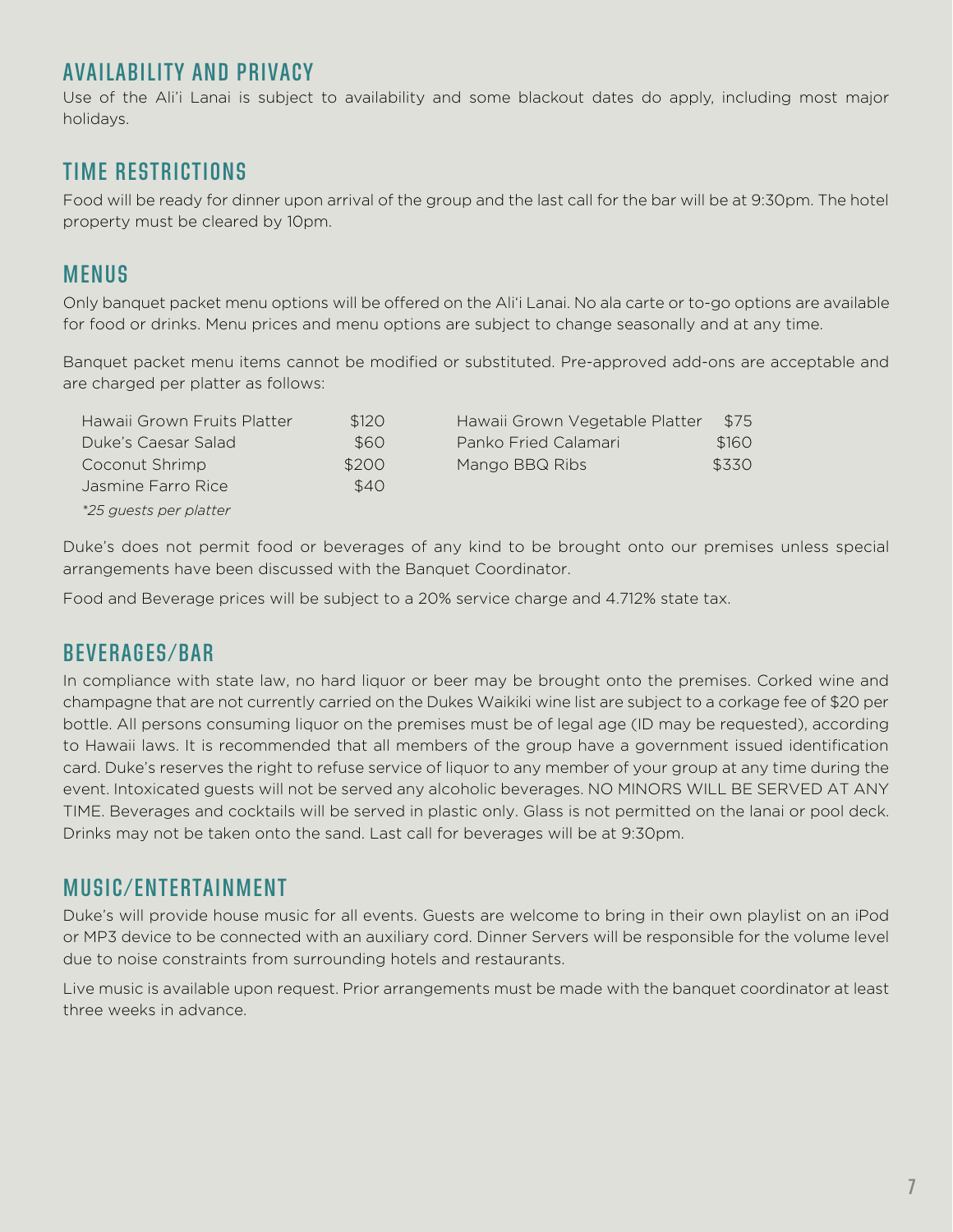| <b>ARTIST TYPE</b>                              | I HOUR | 2 HOURS       | <b>3 HOURS</b> |
|-------------------------------------------------|--------|---------------|----------------|
| Solo Vocalist who plays guitar                  | \$200  | \$300         | \$400          |
| Duo with Guitar & Ukelele, both vocalists       | \$350  | \$450         | \$600          |
| Trio with Guitar, Bass & Ukelele, all vocalists | \$500  | \$600         | \$750          |
| Female Hula Dancer                              | \$175  | \$250         | \$350          |
| Conch Shell Performer                           | \$200  | Not available | Not available  |
| Kahu for Hawaiian Blessing                      | \$350  | Not available | Not available  |

#### **PARKING**

The Outrigger Waikiki Hotel offers Event Parking valet service for \$15 per vehicle, based on availability. Duke's offers validation for parking at the Ohana Waikiki East Hotel, located at 150 Kaiulani Ave. Validated parking rates are \$6 for the first 4 hours. Please bring the parking ticket for validation into the restaurant.

#### **DECORATIONS**

No birdseed, confetti, glitter, or rice is allowed. Tables are decorated with a black tablecloth, with a candle centerpiece. All other decorations must be discussed with the Banquet Coordinator prior to the event. To decorate, there is a 30-minute period before your reservation time.

#### **CONTACT**

It is required that one person be specified as the "contact person" from the group. This person should understand that Duke's would contact them directly with any questions or concerns that may come up prior to, and during the event. The contact person is responsible for the group.

#### **DAMAGES**

The contact person agrees to assume responsibility for any damages or loss on the premises during the event, from the time the guests enter the establishment, until the time all guests have left the establishment. Duke's does not assume responsibility for lost items left in the establishment prior to, during, or after the event. In the event there is misconduct, or illegal activities, Duke's can choose to immediately end the event, and the full fees will be collected.

#### **RAIN CONTINGENCY**

In the event of tropical showers forecasted for the day of your reservation, all party sizes will be placed inside the Leahi Room of the Outrigger Waikiki Resort and Spa. Venue and rental fees will still be in affect. For extremely severe weather that could potentially cause danger to guests or employees, Duke's Waikiki and the Outrigger Hotel will cancel the event. The contact person for the event will be notified no later than 3:00 p.m. on your event date.

#### **GUARANTEE**

To guarantee your reservation, we require a \$2394.23 deposit, depending on party size, in the form of a credit card that you can **FAX** to our banquet coordinator, Kortney Uchiyama at:

#### **Duke's Canoe Club, Waikiki**

c/o Banquet Coordinator 2335 Kalakaua Avenue, Suite 116 Honolulu, HI 96815 Phone: (808) 922-2268 | Fax: (808) 923-8518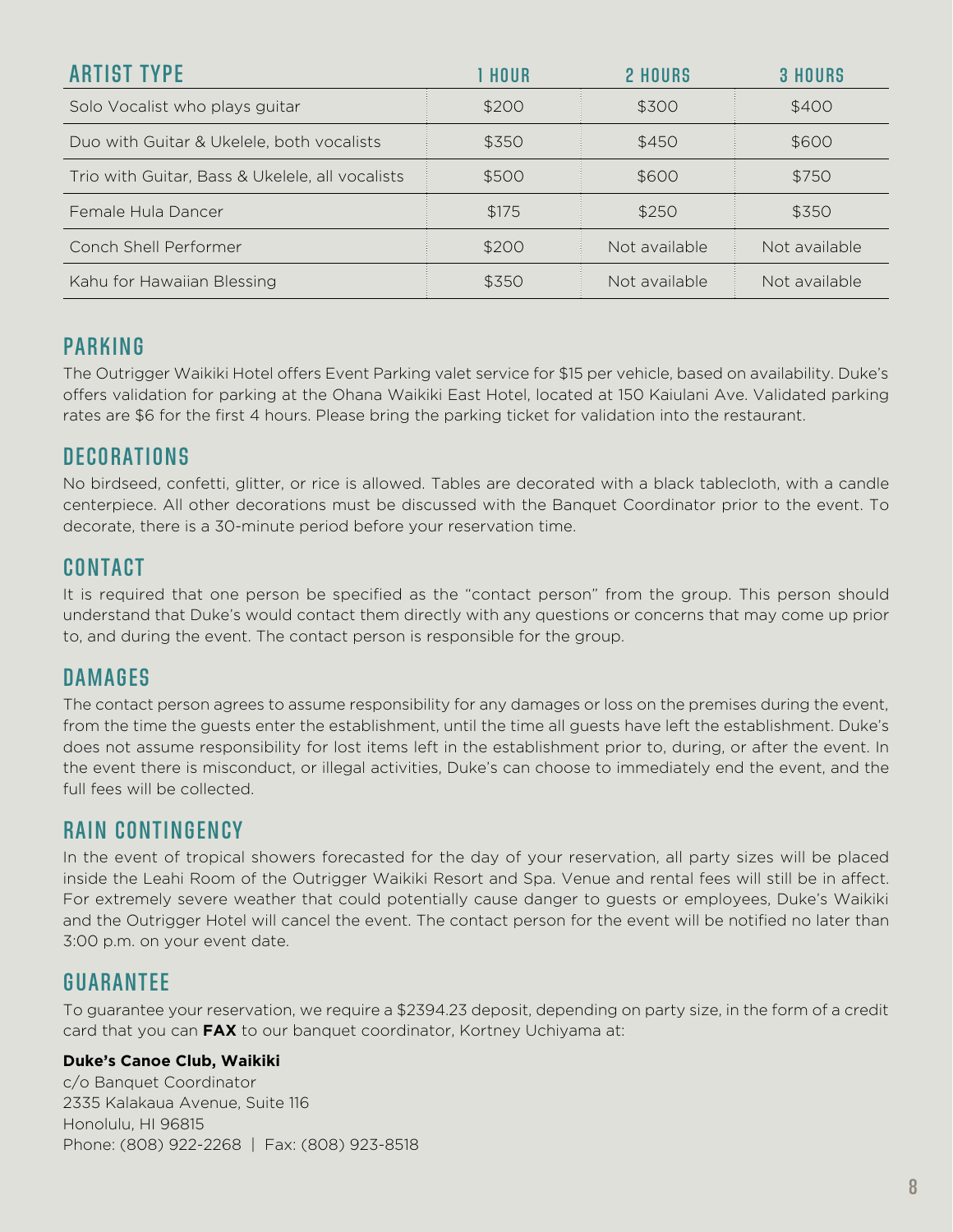A guaranteed number of guests and deposit are required 14 days in advance of your event. The number given is the minimum that the bill is based on and the number may not be reduced. If an excess amount of guests are to show up, the bill will be modified to the match the total group count.

It is required that one person be specified as the "contact person" from the group. This person should understand that Duke's will contact them directly with any questions or concerns that may come up prior to, and during the event. The contact person is responsible for the group.

#### **CANCELLATIONS/CHANGES**

Duke's requires a non-refundable deposit to hold reservations for the Ali'i Lanai.

If the guest cancels this agreement, guest must provide notice to Duke's Waikiki accompanied by payment of the percent of minimum revenue guarantee indicated below:

90 days prior to event 50% Food & Beverage Minimum 30 days prior to event 75% Food & Beverage Minimum 29 days prior to event 100% Food & Beverage Minimum

#### **BANQUET CONFIRMATION**

You will receive an emailed banquet confirmation detailing your event after the deposit is received.

#### **PAYMENT**

Food, beverage, and entertainment cost will be due at the conclusion of your event. We accept cash, VISA, Master Card, American Express, Discover Card, Diners Club, and JCB. Checks are not accepted for final payments. No separate checks are offered for the Ali'i Lanai events.

Credit Card information from the deposit is not kept on file and will not be an acceptable form of payment for the remaining balance of the event. The physical Credit Card must be present for payment.

#### SIGNATURE ACKNOWLEDGES HAVING READ, UNDERSTOOD AND AGREED TO COMPLY WITH ALL THE ABOVE INFORMATION AND AGREEMENTS:

| Home Address (number and street or rural route) | Event Date/Time           |
|-------------------------------------------------|---------------------------|
| City or Town, State, and Postal/Zip Code        | Host/Contact Cell Phone # |
| Signature                                       |                           |

Confirmation will be sent after receipt of signed contract/agreement and deposit.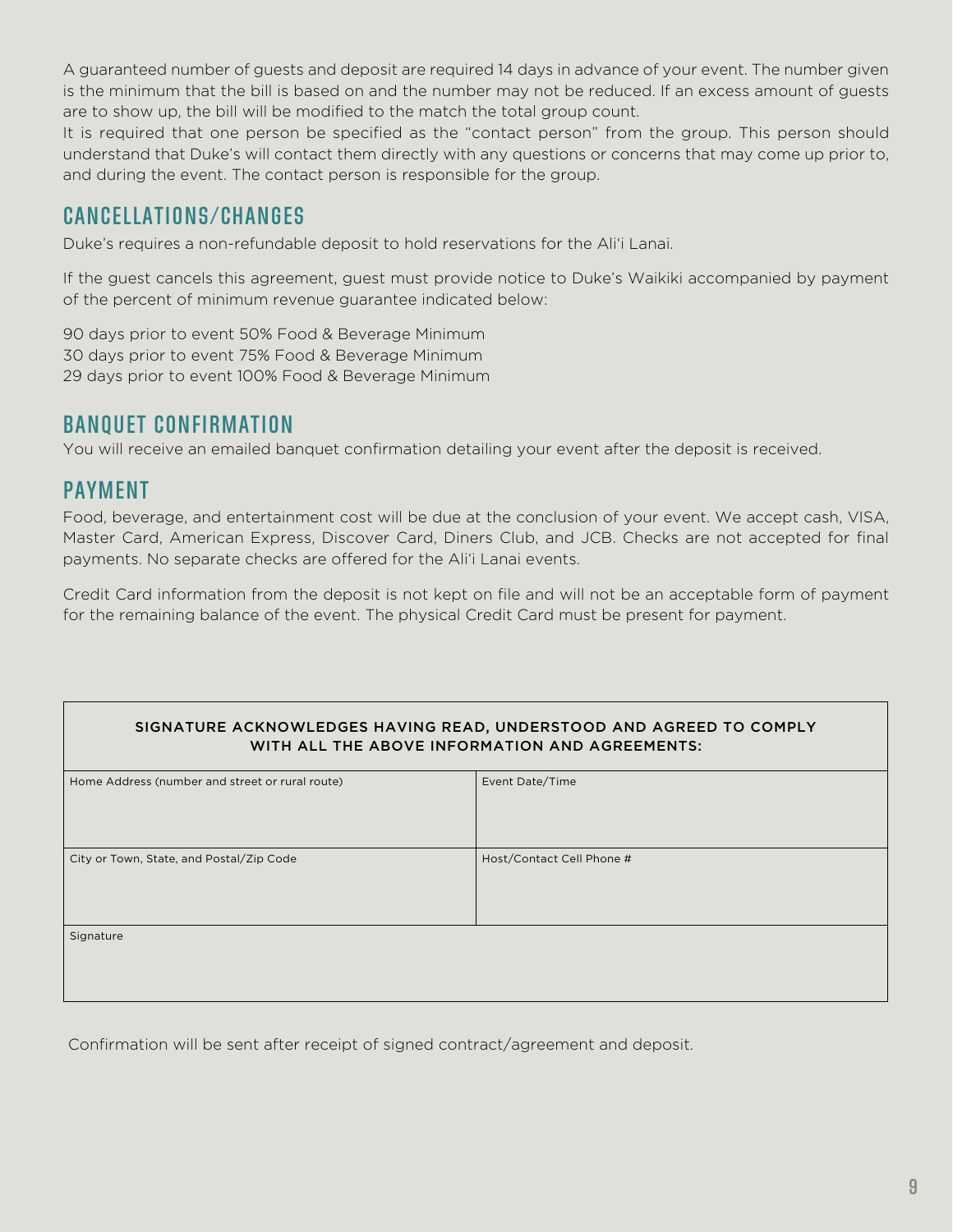

### **CREDIT CARD AUTHORIZATION FORM FOR ALI'I BANQUET FUNCTIONS**

| I authorize Duke's Canoe Club, Waikiki to charge my credit card in the amount of \$ |                                                                                                                                           |                   |                                                  |  |  |  |
|-------------------------------------------------------------------------------------|-------------------------------------------------------------------------------------------------------------------------------------------|-------------------|--------------------------------------------------|--|--|--|
|                                                                                     |                                                                                                                                           |                   |                                                  |  |  |  |
|                                                                                     | NAME OF RECIPIENT                                                                                                                         |                   |                                                  |  |  |  |
|                                                                                     | Reservation Name and the contract of the contract of the contract of the contract of the contract of the contract of                      |                   |                                                  |  |  |  |
|                                                                                     |                                                                                                                                           |                   |                                                  |  |  |  |
|                                                                                     | <b>CREDIT CARD INFORMATION</b>                                                                                                            |                   |                                                  |  |  |  |
| CREDIT CARD NUMBER (PLEASE PRINT)                                                   |                                                                                                                                           | EXP. DATE         | <b>CREDIT CARD</b><br><b>VERIFICATION NUMBER</b> |  |  |  |
|                                                                                     | CARD HOLDER NAME / ACCOUNT NAME (PLEASE PRINT)                                                                                            |                   |                                                  |  |  |  |
| <b>CARD HOLDER SIGNATURE</b>                                                        |                                                                                                                                           | <b>DATE</b>       |                                                  |  |  |  |
| <b>BILLING ADDRESS</b>                                                              |                                                                                                                                           |                   |                                                  |  |  |  |
| CITY, STATE, ZIP CODE                                                               |                                                                                                                                           |                   |                                                  |  |  |  |
| <b>TELEPHONE NUMBER</b>                                                             |                                                                                                                                           | <b>FAX NUMBER</b> |                                                  |  |  |  |
|                                                                                     | Please fax this completed authorization request attention to:                                                                             |                   |                                                  |  |  |  |
|                                                                                     | Kortney Uchiyama/Leiau Redding<br>Duke's Waikiki<br>Facsimile: 808.923.8518                                                               |                   |                                                  |  |  |  |
|                                                                                     |                                                                                                                                           |                   |                                                  |  |  |  |
| For office use only                                                                 |                                                                                                                                           |                   |                                                  |  |  |  |
|                                                                                     |                                                                                                                                           |                   |                                                  |  |  |  |
|                                                                                     | Processing Person <b>Communication Communication</b> Coupons Made <a>Completed</a> CompletedCompletedCompletedCompletedCompletedCompleted |                   |                                                  |  |  |  |